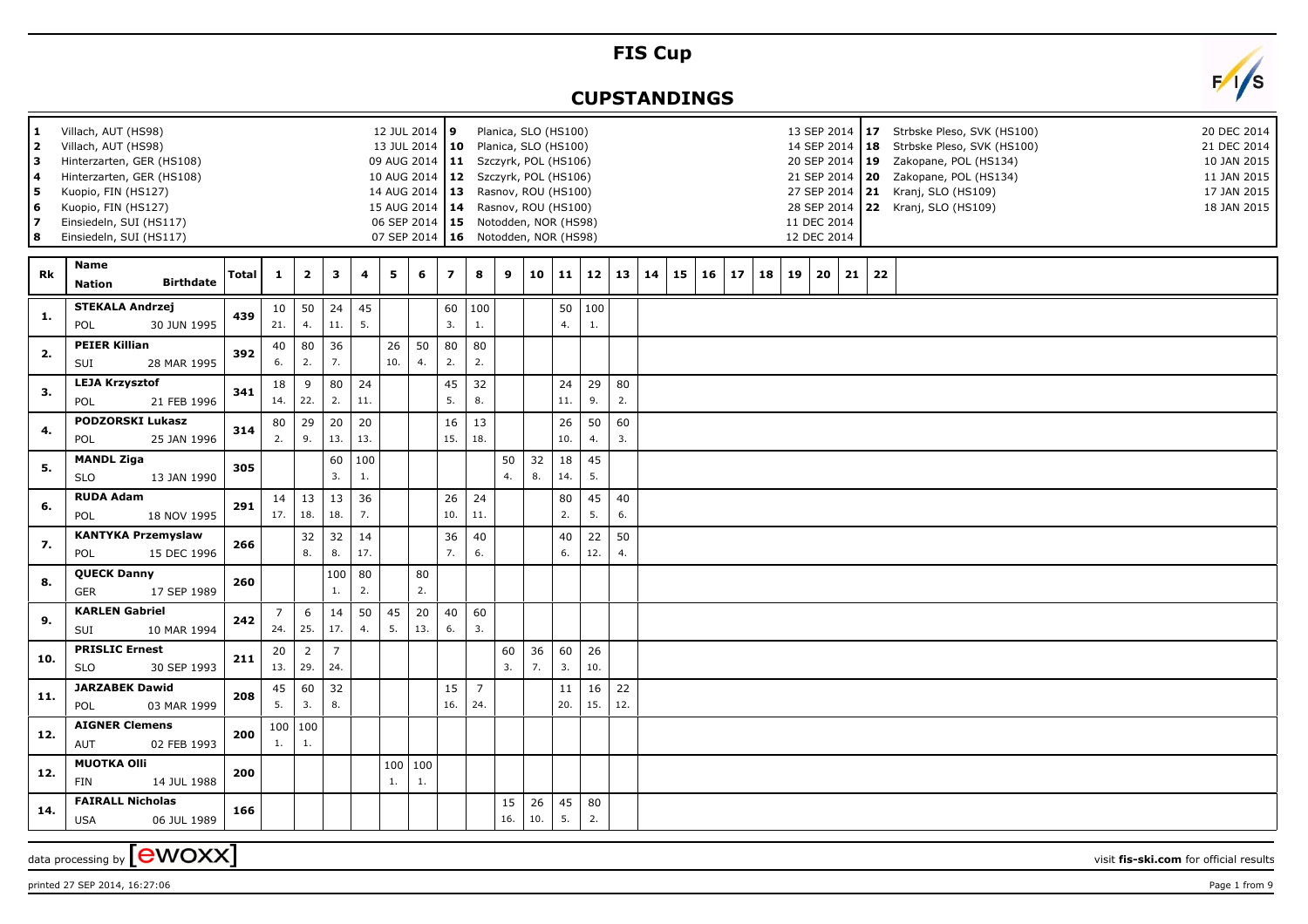| Rk  | Name<br><b>Birthdate</b><br>Nation                      | <b>Total</b> | $\mathbf{1}$          | $\overline{2}$        | $\mathbf{3}$           | $\overline{\mathbf{4}}$ | 5                      | 6         | $\overline{7}$        | 8         | 9            | 10             | 11        | 12       | 13   14   | 15 | 16 | 17 | 18 | 19 | 20 | 21 | 22 |
|-----|---------------------------------------------------------|--------------|-----------------------|-----------------------|------------------------|-------------------------|------------------------|-----------|-----------------------|-----------|--------------|----------------|-----------|----------|-----------|----|----|----|----|----|----|----|----|
| 15. | <b>MUELLER Lukas</b><br>14 MAR 1992<br>AUT              | 164          | $\overline{3}$<br>28. |                       |                        |                         |                        |           | 100<br>1.             | 50<br>4.  |              | 11<br>20.      |           |          |           |    |    |    |    |    |    |    |    |
| 16. | <b>SEMENIC Anze</b><br>01 AUG 1993<br><b>SLO</b>        | 160          |                       |                       |                        |                         |                        |           |                       |           | 80<br>2.     | 80<br>2.       |           |          |           |    |    |    |    |    |    |    |    |
| 17. | <b>HUBER Stefan</b><br>AUT<br>08 MAR 1994               | 153          |                       |                       |                        |                         |                        |           | $\overline{2}$<br>29. | 20<br>13. | 26<br>10.    | 60<br>3.       |           |          | 45<br>5.  |    |    |    |    |    |    |    |    |
| 18. | <b>EGLOFF Luca</b><br>SUI<br>06 JUN 1995                | 149          | 15<br>16.             | 16<br>15.             | 20<br>13.              | 16<br>15.               | 40<br>6.               | 18<br>14. | 6<br>25.              | 18<br>14. |              |                |           |          |           |    |    |    |    |    |    |    |    |
| 19. | <b>HORLACHER Kevin</b><br>24 SEP 1989<br><b>GER</b>     | 137          |                       | 45<br>5.              | 11<br>20.              | 40<br>6.                |                        |           |                       |           | 26<br>10.    | 15<br>16.      |           |          |           |    |    |    |    |    |    |    |    |
| 20. | <b>LEYHE Stephan</b><br>05 JAN 1992<br>GER              | 136          |                       |                       | 50<br>4.               | 26<br>10.               |                        | 60<br>3.  |                       |           |              |                |           |          |           |    |    |    |    |    |    |    |    |
| 20. | <b>ALEXANDER Nicholas</b><br>24 AUG 1988<br>USA         | 136          |                       |                       |                        |                         |                        |           |                       |           | 36 100<br>7. | $\mathbf{1}$ . |           |          |           |    |    |    |    |    |    |    |    |
| 22. | <b>FRIBERG Christian</b><br><b>USA</b><br>08 SEP 1994   | 130          | 24<br>11.             | $ 29\rangle$<br>9.    |                        |                         |                        |           | 29<br>9.              | 29<br>9.  |              |                | 10<br>21. | 9<br>22. |           |    |    |    |    |    |    |    |    |
| 23. | <b>BRADATSCH Sebastian</b><br><b>GER</b><br>08 MAY 1996 | 125          |                       |                       |                        |                         | 80<br>$\overline{2}$ . | 45<br>5.  |                       |           |              |                |           |          |           |    |    |    |    |    |    |    |    |
| 24. | <b>LACKNER Thomas</b><br>09 APR 1993<br>AUT             | 121          | 50<br>4.              | 40<br>6.              | $5\overline{5}$<br>26. | 6<br>25.                |                        |           | 10<br>21.             | 10<br>21. |              |                |           |          |           |    |    |    |    |    |    |    |    |
| 25. | <b>EGGENHOFER Markus</b><br>AUT<br>11 DEC 1987          | 109          | 13<br>18.             | 14<br>17.             | 32<br>8.               | 20<br>13.               |                        |           |                       |           | 15<br>16.    | 15<br>16.      |           |          |           |    |    |    |    |    |    |    |    |
| 26. | <b>RHOADS William</b><br>08 JUN 1995<br><b>USA</b>      | 108          |                       | 13<br>18.             |                        |                         |                        |           | 50<br>4.              | 45<br>5.  |              |                |           |          |           |    |    |    |    |    |    |    |    |
| 27. | <b>MAYLAENDER Jan</b><br>29 MAR 1992<br><b>GER</b>      | 105          |                       |                       | 45<br>5.               | 60<br>3.                |                        |           |                       |           |              |                |           |          |           |    |    |    |    |    |    |    |    |
| 28. | <b>BIELA Stanislaw</b><br>02 APR 1994<br>POL            | 101          |                       |                       | 22<br>12.              | 29<br>9.                |                        |           |                       |           |              |                | 14<br>17. | 36<br>7. |           |    |    |    |    |    |    |    |    |
| 29. | <b>COLLOREDO Sebastian</b><br>09 SEP 1987<br>ITA        | 100          |                       |                       |                        |                         |                        |           |                       |           | 100<br>1.    |                |           |          |           |    |    |    |    |    |    |    |    |
| 29. | <b>ZOGRAFSKI Vladimir</b><br>14 JUL 1993<br><b>BUL</b>  | 100          |                       |                       |                        |                         |                        |           |                       |           |              |                |           |          | 100<br>1. |    |    |    |    |    |    |    |    |
| 29. | ZAPOTOCZNY Andrzej<br>POL<br>16 OCT 1991                | 100          |                       |                       |                        |                         |                        |           |                       |           |              |                | 100<br>1. |          |           |    |    |    |    |    |    |    |    |
| 32. | <b>SKINNES Stian Andre</b><br><b>NOR</b><br>19 AUG 1991 | 96           |                       |                       |                        |                         |                        |           |                       |           |              |                | 36<br>7.  | 60<br>3. |           |    |    |    |    |    |    |    |    |
| 32. | <b>LUNARDI Michael</b><br>ITA<br>21 SEP 1992            | 96           | 60<br>3.              | $\overline{4}$<br>27. |                        |                         | 8<br>23.               |           |                       |           | 15<br>16.    | 9<br>22.       |           |          |           |    |    |    |    |    |    |    |    |

printed 27 SEP 2014, 16:27:06 Page 2 from 9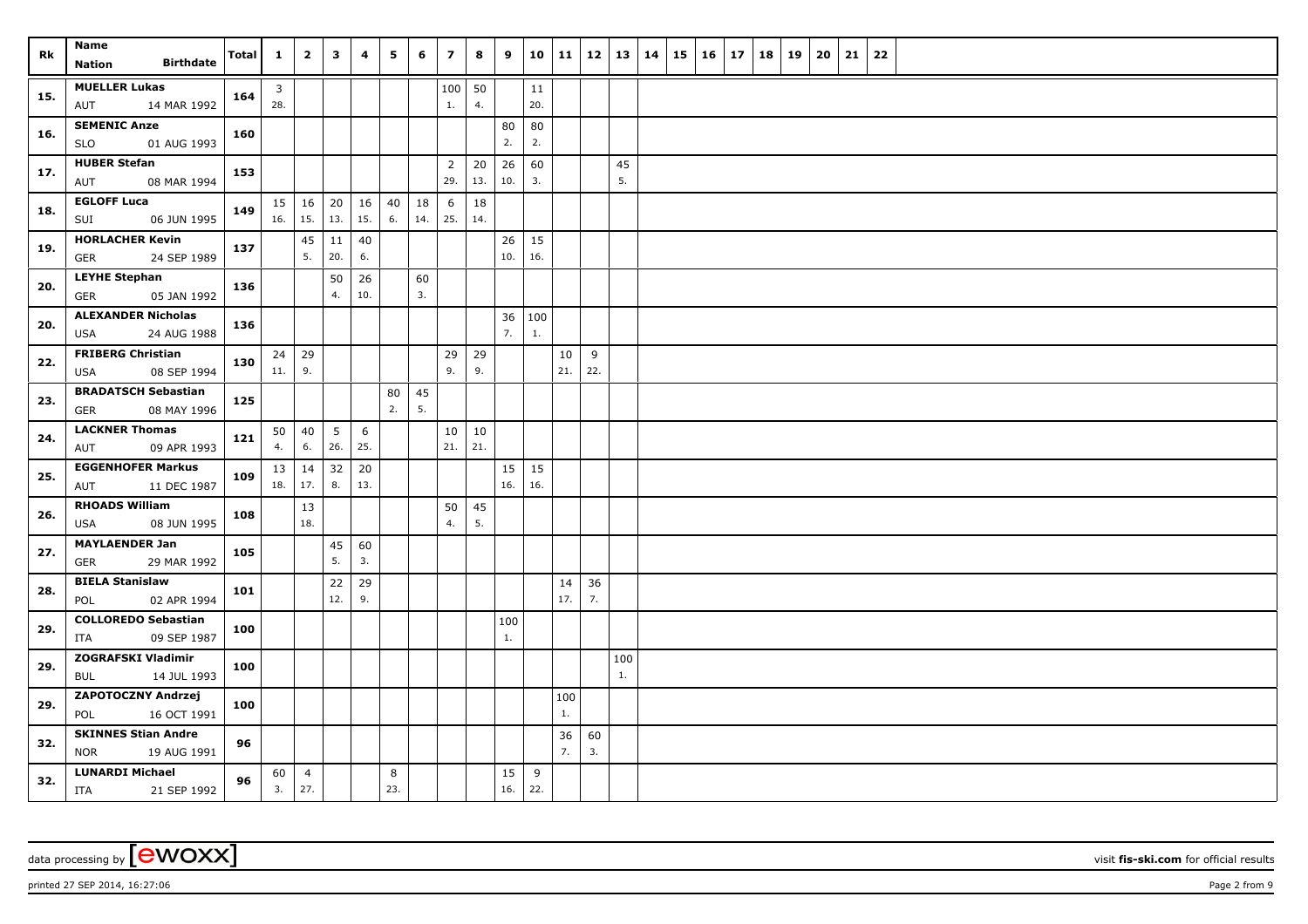| Rk  | Name<br><b>Birthdate</b><br>Nation                    | Total | $\mathbf{1}$ | $\overline{\mathbf{2}}$ | $\overline{\mathbf{3}}$ | 4         | 5         | 6         | $\overline{z}$ | 8                              | 9         | 10             | 11                    | $12$   13   14      |    | 15 | $16 \mid 17$ | 18 19 | 20 | 21 | 22 |
|-----|-------------------------------------------------------|-------|--------------|-------------------------|-------------------------|-----------|-----------|-----------|----------------|--------------------------------|-----------|----------------|-----------------------|---------------------|----|----|--------------|-------|----|----|----|
| 34. | <b>BODMER Pascal</b><br>04 JAN 1991<br>GER            | 93    | 36<br>7.     | 29 $ $<br>9.            | 20<br>13.               |           |           |           |                |                                |           | $\bf 8$<br>23. |                       |                     |    |    |              |       |    |    |    |
| 35. | <b>BARTOL Gasper</b><br>27 SEP 1991<br>SLO            | 90    |              |                         |                         |           |           |           |                |                                | 45<br>5.  | 45<br>5.       |                       |                     |    |    |              |       |    |    |    |
| 36. | <b>GUT Pawel</b><br>POL<br>05 APR 1997                | 86    |              |                         | $\overline{7}$<br>24.   |           |           |           | 8<br>23.       | 15<br>16.                      |           |                | 5 <sup>5</sup><br>26. | $15 \mid 36$<br>16. | 7. |    |              |       |    |    |    |
| 37. | <b>GUGG Florian</b><br>AUT<br>03 JUN 1994             | 85    | 36<br>7.     | 18<br>14.               |                         |           |           |           | 20<br>13.      | 11<br>20.                      |           |                |                       |                     |    |    |              |       |    |    |    |
| 38. | <b>JUDEZ Dejan</b><br>02 AUG 1990<br><b>SLO</b>       | 82    |              |                         | 10<br>21.               | 22<br>12. |           |           |                |                                |           | 50<br>4.       |                       |                     |    |    |              |       |    |    |    |
| 38. | <b>FUCHS Tim</b><br>03 AUG 1997<br><b>GER</b>         | 82    |              |                         |                         |           | 60<br>3.  | 22<br>12. |                |                                |           |                |                       |                     |    |    |              |       |    |    |    |
| 40. | <b>ALTENBURGER Florian</b><br>02 NOV 1993<br>AUT      | 80    |              |                         |                         |           |           |           |                |                                | 40<br>6.  | 40<br>6.       |                       |                     |    |    |              |       |    |    |    |
| 41. | <b>SARDYKO Alexander</b><br><b>RUS</b><br>08 MAY 1990 | 79    |              |                         |                         |           | 50<br>4.  | 29<br>9.  |                |                                |           |                |                       |                     |    |    |              |       |    |    |    |
| 42. | <b>WANGLER Niclas</b><br><b>GER</b><br>21 MAR 1993    | 77    |              |                         | 45<br>5.                | 32<br>8.  |           |           |                |                                |           |                |                       |                     |    |    |              |       |    |    |    |
| 43. | <b>SIEGEL David</b><br>28 AUG 1996<br>GER             | 69    |              |                         | 5<br>26.                |           | 24<br>11. | 40<br>6.  |                |                                |           |                |                       |                     |    |    |              |       |    |    |    |
| 44. | <b>WOHLGENANNT Ulrich</b><br>01 AUG 1994<br>AUT       | 68    |              |                         |                         |           |           |           | 32<br>8.       | 36<br>7.                       |           |                |                       |                     |    |    |              |       |    |    |    |
| 44. | <b>KOT Jakub</b><br>19 JAN 1990<br>POL                | 68    |              |                         |                         |           |           |           |                |                                |           |                | 36<br>7.              | 32<br>8.            |    |    |              |       |    |    |    |
| 46. | <b>BICKNER Kevin</b><br>23 SEP 1996<br>USA            | 67    |              | 15<br>16.               |                         |           |           |           | 12<br>19.      | $\overline{2}$<br>29.          |           |                | 18<br>14.             | 20<br>13.           |    |    |              |       |    |    |    |
| 47. | <b>MENZ Florian</b><br><b>GER</b><br>12 SEP 1994      | 61    |              |                         |                         |           |           |           |                |                                | 32<br>8.  | 29<br>9.       |                       |                     |    |    |              |       |    |    |    |
| 48. | <b>HOLLAUS Francesco</b><br>AUT<br>16 DEC 1994        | 58    |              |                         |                         |           |           |           | 13<br>18.      | $\overline{\mathbf{3}}$<br>28. | 22<br>12. | 20<br>13.      |                       |                     |    |    |              |       |    |    |    |
| 48. | <b>NOMME Martti</b><br><b>EST</b><br>07 AUG 1993      | 58    |              |                         |                         |           | 32<br>8.  | 26<br>10. |                |                                |           |                |                       |                     |    |    |              |       |    |    |    |
| 48. | <b>HAMANN Martin</b><br>GER<br>10 APR 1997            | 58    |              |                         |                         |           | 22<br>12. | 36<br>7.  |                |                                |           |                |                       |                     |    |    |              |       |    |    |    |
| 51. | <b>HEBEL Sebastian</b><br>POL<br>05 JUL 1995          | 54    | 26<br>10.    | 20<br>13.               | 8<br>23.                |           |           |           |                |                                |           |                |                       |                     |    |    |              |       |    |    |    |
| 52. | <b>KVEDER Miha</b><br>SLO<br>18 OCT 1993              | 53    |              |                         |                         |           |           |           |                |                                | 29<br>9.  | 24<br>11.      |                       |                     |    |    |              |       |    |    |    |

printed 27 SEP 2014, 16:27:06 Page 3 from 9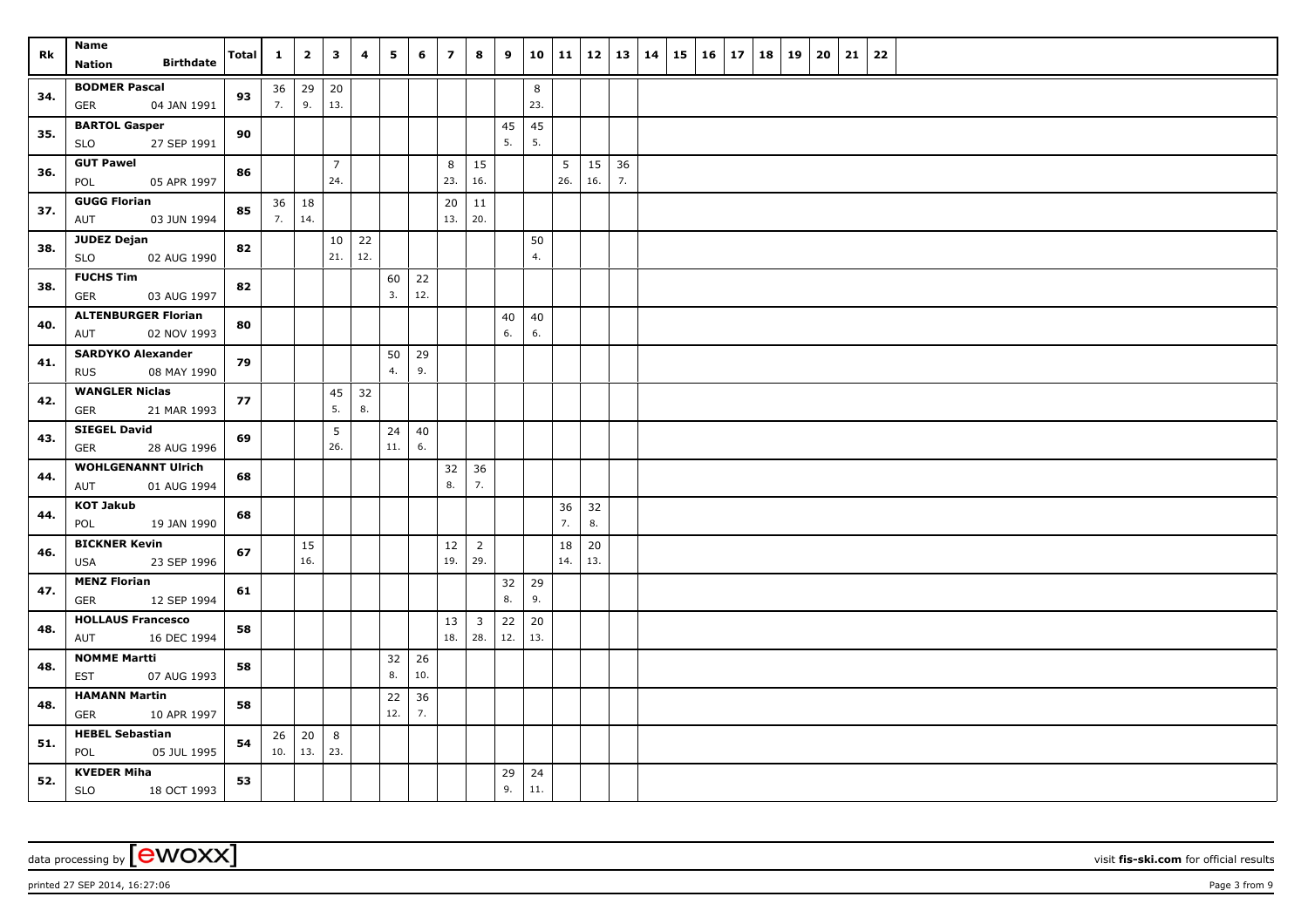| Rk  | Name<br><b>Birthdate</b><br><b>Nation</b>             | Total | $\mathbf{1}$ | $\overline{2}$      | $\mathbf{3}$                   | 4                     | $5^{\circ}$                    | 6             | $\overline{7}$        | 8         | 9         |           | 10   11   12   13   14 |           |           | $15 \mid 16 \mid 17$ |  | 18 19 | 20 | 21 | 22 |
|-----|-------------------------------------------------------|-------|--------------|---------------------|--------------------------------|-----------------------|--------------------------------|---------------|-----------------------|-----------|-----------|-----------|------------------------|-----------|-----------|----------------------|--|-------|----|----|----|
| 53. | <b>GRIGOLI Marco</b><br>SUI<br>27 APR 1991            | 51    |              |                     |                                | $\overline{7}$<br>24. |                                |               | 18<br>14.             | 26<br>10. |           |           |                        |           |           |                      |  |       |    |    |    |
| 54. | <b>OBERMAYR Johannes</b><br>19 MAR 1993<br>AUT        | 50    |              |                     |                                | 10<br>21.             |                                |               | 24<br>11.             | 16<br>15. |           |           |                        |           |           |                      |  |       |    |    |    |
| 55. | <b>KOCH Bjoern</b><br><b>AUT</b><br>24 JAN 1993       | 49    |              | $\mathbf{3}$<br>28. | $\overline{\mathbf{3}}$<br>28. |                       |                                |               | 11<br>20.             |           | 8<br>23.  |           |                        |           | 24<br>11. |                      |  |       |    |    |    |
| 56. | <b>TOROK Eduard</b><br>02 MAY 1997<br>ROU             | 48    | 13<br>18.    |                     |                                |                       |                                | 9<br>22.      |                       |           |           |           |                        |           | 26<br>10. |                      |  |       |    |    |    |
| 57. | <b>GLASDER Michael</b><br>27 MAR 1989<br><b>USA</b>   | 47    |              |                     |                                |                       |                                |               |                       |           | 8<br>23.  |           | 15<br>16.              | 24<br>11. |           |                      |  |       |    |    |    |
| 58. | <b>AUNE Joakim</b><br><b>NOR</b><br>10 AUG 1993       | 44    |              |                     |                                |                       |                                |               |                       |           |           |           | 36<br>7.               | 8<br>23.  |           |                      |  |       |    |    |    |
| 58. | <b>KYTOESAHO Niko</b><br>18 DEC 1999<br>FIN           | 44    |              |                     |                                | 12<br>19.             | $\overline{\mathbf{3}}$<br>28. |               | 5 <sup>5</sup><br>26. | 24<br>11. |           |           |                        |           |           |                      |  |       |    |    |    |
| 60. | <b>KUKULA Artur</b><br>POL<br>17 JUL 1992             | 42    |              |                     |                                |                       |                                |               |                       |           |           |           | 22<br>12.              | 20<br>13. |           |                      |  |       |    |    |    |
| 61. | <b>ILVES Kristjan</b><br><b>EST</b><br>10 JUN 1996    | 41    |              |                     |                                |                       | 29<br>9.                       | $12\,$<br>19. |                       |           |           |           |                        |           |           |                      |  |       |    |    |    |
| 62. | <b>ANTONISSEN Lars</b><br><b>NED</b><br>31 JUL 1995   | 40    |              |                     |                                |                       | $\overline{7}$<br>24.          | 13<br>18.     |                       |           |           |           |                        |           | 20<br>13. |                      |  |       |    |    |    |
| 62. | <b>ZAJC Timi</b><br>SLO<br>26 APR 2000                | 40    |              | 40<br>6.            |                                |                       |                                |               |                       |           |           |           |                        |           |           |                      |  |       |    |    |    |
| 64. | <b>KAISER Maximilian</b><br><b>GER</b><br>17 NOV 1993 | 39    |              |                     |                                | 13<br>18.             |                                |               |                       |           | 16<br>15. | 10<br>21. |                        |           |           |                      |  |       |    |    |    |
| 65. | <b>WINTER Paul</b><br>05 OCT 1997<br><b>GER</b>       | 36    |              |                     |                                |                       | 36<br>7.                       |               |                       |           |           |           |                        |           |           |                      |  |       |    |    |    |
| 65. | <b>PYZHOV Sergey</b><br>26 SEP 1996<br><b>RUS</b>     | 36    |              |                     |                                |                       |                                |               |                       | 6<br>25.  | 12<br>19. |           | $\overline{4}$<br>27.  | 14<br>17. |           |                      |  |       |    |    |    |
| 65. | <b>SATO Keiichi</b><br><b>JPN</b><br>27 JUL 1997      | 36    |              |                     |                                |                       |                                |               |                       |           |           |           |                        |           | 36<br>7.  |                      |  |       |    |    |    |
| 65. | <b>JUFFINGER Thomas</b><br>AUT<br>18 JAN 1993         | 36    |              |                     |                                |                       |                                |               |                       |           | 18<br>14. | 18<br>14. |                        |           |           |                      |  |       |    |    |    |
| 69. | <b>KOSEC Jaka</b><br><b>SLO</b><br>01 APR 1994        | 35    |              |                     |                                |                       |                                |               |                       |           | 22<br>12. | 13<br>18. |                        |           |           |                      |  |       |    |    |    |
| 69. | <b>MOILANEN Lasse</b><br>FIN<br>04 FEB 1995           | 35    |              |                     |                                |                       | 20<br>13.                      | 15<br>16.     |                       |           |           |           |                        |           |           |                      |  |       |    |    |    |
| 71. | <b>MERILAEINEN Eetu</b><br>FIN<br>19 APR 1997         | 34    |              |                     |                                |                       | 18<br>14.                      | 16<br>15.     |                       |           |           |           |                        |           |           |                      |  |       |    |    |    |

printed 27 SEP 2014, 16:27:06 Page 4 from 9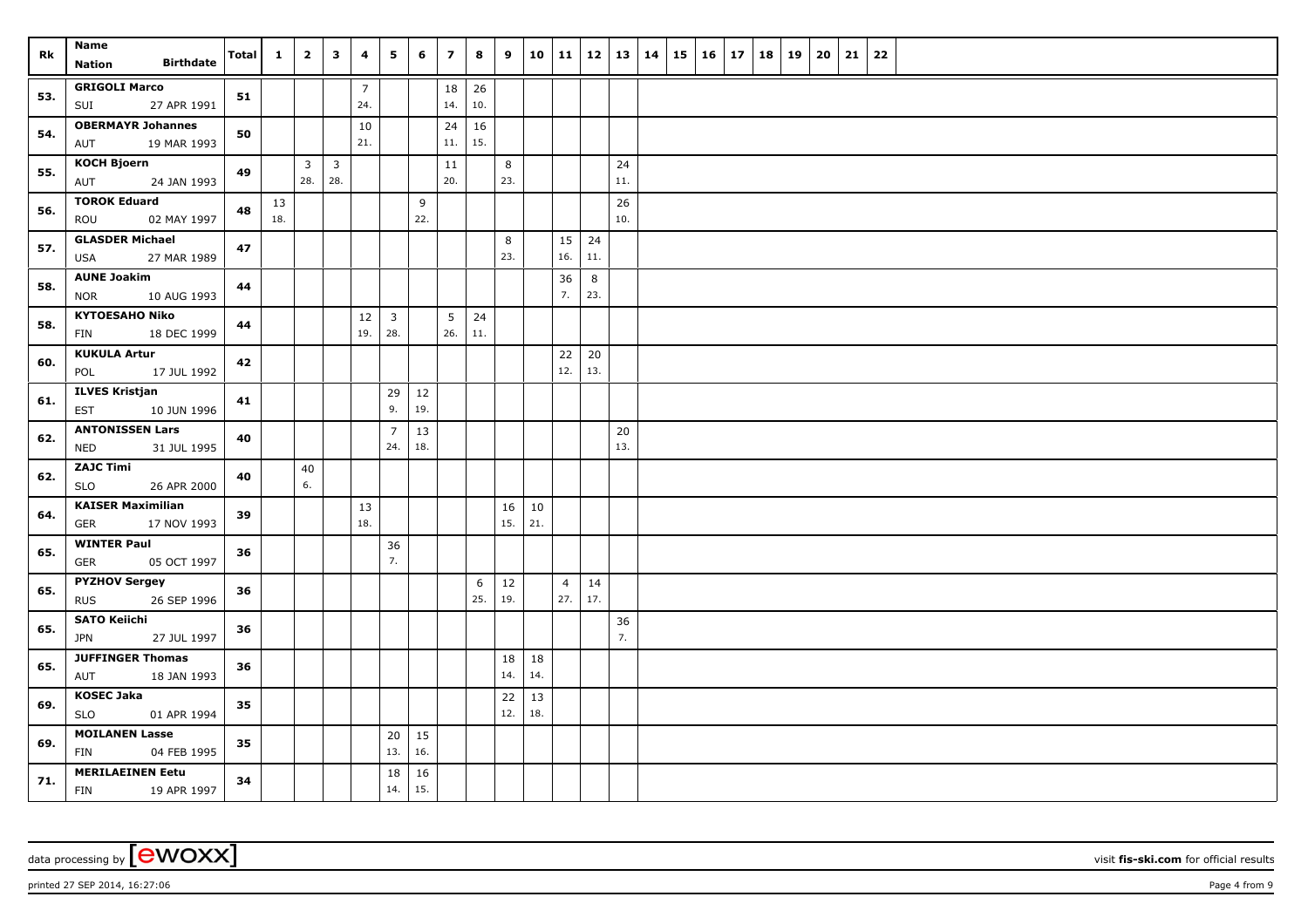| <b>Rk</b> | Name                                         | Total | $\mathbf{1}$   | $\overline{\mathbf{2}}$ | $\overline{\mathbf{3}}$ | 4            | 5         | 6                              | $\overline{z}$ | 8         | $9^{\circ}$ | 10           |                     |     |     | 11   12   13   14 | $15 \mid 16 \mid 17$ |  | 18 19 | $20 \mid 21$ | 22 |  |
|-----------|----------------------------------------------|-------|----------------|-------------------------|-------------------------|--------------|-----------|--------------------------------|----------------|-----------|-------------|--------------|---------------------|-----|-----|-------------------|----------------------|--|-------|--------------|----|--|
|           | <b>Birthdate</b><br><b>Nation</b>            |       |                |                         |                         |              |           |                                |                |           |             |              |                     |     |     |                   |                      |  |       |              |    |  |
| 71.       | <b>URBANC Rok</b>                            | 34    | 5 <sub>5</sub> | $\overline{7}$          |                         |              |           |                                |                |           |             | 22           |                     |     |     |                   |                      |  |       |              |    |  |
|           | SLO<br>28 FEB 1985                           |       | 26.            | 24.                     |                         |              |           |                                |                |           |             | 12.          |                     |     |     |                   |                      |  |       |              |    |  |
| 73.       | <b>KALINITSCHENKO Anton</b><br>22 JUL 1982   | 32    |                |                         |                         |              |           | 32<br>8.                       |                |           |             |              |                     |     |     |                   |                      |  |       |              |    |  |
|           | <b>RUS</b><br><b>SHULAEV Sergey</b>          |       |                |                         |                         |              |           |                                |                |           |             |              |                     |     |     |                   |                      |  |       |              |    |  |
| 74.       | <b>RUS</b><br>18 JUN 1996                    | 31    |                |                         |                         |              |           |                                | 22<br>12.      | 9<br>22.  |             |              |                     |     |     |                   |                      |  |       |              |    |  |
|           | <b>HOFER Thomas</b>                          |       | 8              | 22                      |                         |              |           |                                |                |           |             |              |                     |     |     |                   |                      |  |       |              |    |  |
| 75.       | AUT<br>28 JAN 1996                           | 30    | 23.            | 12.                     |                         |              |           |                                |                |           |             |              |                     |     |     |                   |                      |  |       |              |    |  |
| 75.       | <b>HAMMANN Petrick</b>                       | 30    |                |                         |                         | $15 \mid 15$ |           |                                |                |           |             |              |                     |     |     |                   |                      |  |       |              |    |  |
|           | <b>GER</b><br>27 MAY 1995                    |       |                |                         | 16.                     | 16.          |           |                                |                |           |             |              |                     |     |     |                   |                      |  |       |              |    |  |
| 77.       | <b>BIRCHLER Tobias</b><br>SUI<br>29 JUL 1997 | 29    |                | $\mathbf{1}$<br>30.     |                         |              |           |                                | 14<br>17.      | 14<br>17. |             |              |                     |     |     |                   |                      |  |       |              |    |  |
|           | <b>PREVC Domen</b>                           |       | 29             |                         |                         |              |           |                                |                |           |             |              |                     |     |     |                   |                      |  |       |              |    |  |
| 77.       | 04 JUN 1999<br><b>SLO</b>                    | 29    | 9.             |                         |                         |              |           |                                |                |           |             |              |                     |     |     |                   |                      |  |       |              |    |  |
| 77.       | <b>KINOSHITA Yuto</b>                        | 29    |                |                         |                         |              |           |                                |                |           |             |              |                     |     | 29  |                   |                      |  |       |              |    |  |
|           | <b>JPN</b><br>27 APR 1996                    |       |                |                         |                         |              |           |                                |                |           |             |              |                     |     | 9.  |                   |                      |  |       |              |    |  |
| 80.       | <b>TARMAN Rok</b>                            | 26    |                |                         |                         |              |           |                                |                |           | 10          | 16           |                     |     |     |                   |                      |  |       |              |    |  |
|           | 01 JAN 1997<br><b>SLO</b>                    |       |                |                         |                         |              |           |                                |                |           | 21.         | 15.          |                     |     |     |                   |                      |  |       |              |    |  |
| 80.       | <b>POLASEK Viktor</b><br>CZE<br>18 JUL 1997  | 26    |                |                         |                         |              |           |                                |                |           |             |              | $13 \mid 13$<br>18. | 18. |     |                   |                      |  |       |              |    |  |
|           | <b>PITEA Sorin Iulian</b>                    |       | 13             |                         |                         |              |           |                                |                |           |             |              |                     |     | 12  |                   |                      |  |       |              |    |  |
| 82.       | ROU<br>09 JUL 1997                           | 25    | 18.            |                         |                         |              |           |                                |                |           |             |              |                     |     | 19. |                   |                      |  |       |              |    |  |
| 83.       | <b>GREBER Felix</b>                          | 24    | 24             |                         |                         |              |           |                                |                |           |             |              |                     |     |     |                   |                      |  |       |              |    |  |
|           | AUT<br>05 DEC 1996                           |       | 11.            |                         |                         |              |           |                                |                |           |             |              |                     |     |     |                   |                      |  |       |              |    |  |
| 83.       | <b>HEINRICH Tim</b>                          | 24    |                |                         |                         | $13 \mid 11$ |           |                                |                |           |             |              |                     |     |     |                   |                      |  |       |              |    |  |
|           | 06 MAY 1995<br><b>GER</b><br>OJALA Juho      |       |                |                         | 18.                     | 20.          |           |                                |                |           |             |              |                     |     |     |                   |                      |  |       |              |    |  |
| 83.       | FIN<br>17 MAR 1995                           | 24    |                |                         |                         |              |           | 24<br>11.                      |                |           |             |              |                     |     |     |                   |                      |  |       |              |    |  |
| 86.       | SILIH Zak                                    | 23    | 10             | 13                      |                         |              |           |                                |                |           |             |              |                     |     |     |                   |                      |  |       |              |    |  |
|           | <b>SLO</b><br>07 NOV 1995                    |       | 21.            | 18.                     |                         |              |           |                                |                |           |             |              |                     |     |     |                   |                      |  |       |              |    |  |
| 87.       | <b>LIVELTEN Adrian Soeren</b>                | 20    |                |                         |                         |              |           |                                |                |           |             |              | 20                  |     |     |                   |                      |  |       |              |    |  |
|           | <b>NOR</b><br>16 JUN 1994                    |       |                |                         |                         |              |           |                                |                |           |             |              | 13.                 |     |     |                   |                      |  |       |              |    |  |
| 88.       | <b>KRAMARSIC Matic</b>                       | 19    | 16<br>15.      |                         |                         |              |           |                                |                |           |             | $\mathbf{3}$ |                     |     |     |                   |                      |  |       |              |    |  |
|           | SLO<br>02 FEB 1990                           |       |                |                         |                         |              |           |                                |                |           |             | 28.          |                     |     |     |                   |                      |  |       |              |    |  |
| 88.       | <b>AALTO Antti</b><br>FIN<br>02 APR 1995     | 19    |                |                         |                         |              | 16<br>15. | $\overline{\mathbf{3}}$<br>28. |                |           |             |              |                     |     |     |                   |                      |  |       |              |    |  |
|           | <b>ALAMOMMO Andreas</b>                      | 19    |                |                         |                         |              | 9         | 10                             |                |           |             |              |                     |     |     |                   |                      |  |       |              |    |  |
| 88.       | <b>FIN</b><br>23 DEC 1998                    |       |                |                         |                         |              | 22.       | 21.                            |                |           |             |              |                     |     |     |                   |                      |  |       |              |    |  |

printed 27 SEP 2014, 16:27:06 Page 5 from 9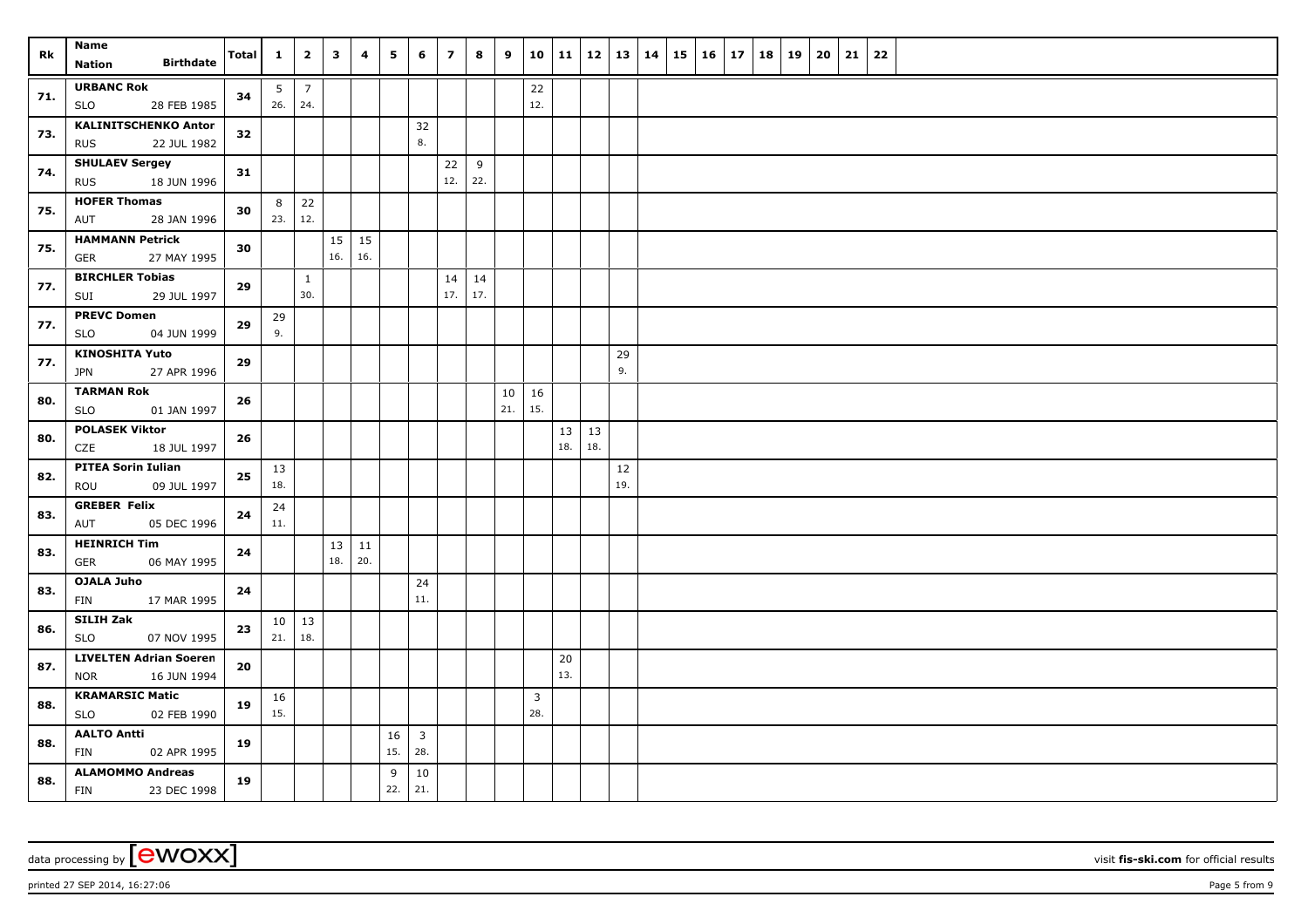| Rk   | Name<br><b>Birthdate</b><br>Nation                  | <b>Total</b> | $\mathbf{1}$ | $\overline{2}$         | $\mathbf{3}$          | 4                   | 5                     | 6                      | $\overline{z}$        | 8                   | 9        |           | 10 11     |                       | $12 \mid 13$ | 14 | 15 | $16 \mid 17$ | 18 | 19 | 20 | 21 | 22 |  |
|------|-----------------------------------------------------|--------------|--------------|------------------------|-----------------------|---------------------|-----------------------|------------------------|-----------------------|---------------------|----------|-----------|-----------|-----------------------|--------------|----|----|--------------|----|----|----|----|----|--|
| 91.  | <b>TIIRMAA Karl-August</b><br>07 JUL 1989<br>EST    | 18           |              |                        |                       |                     | 10<br>21.             | 8<br>23.               |                       |                     |          |           |           |                       |              |    |    |              |    |    |    |    |    |  |
| 91.  | <b>SAITO Shota</b><br><b>JPN</b><br>15 APR 1994     | 18           |              |                        |                       |                     |                       |                        |                       |                     |          |           |           |                       | 18<br>14.    |    |    |              |    |    |    |    |    |  |
| 91.  | <b>SCHULER Andreas</b><br>SUI<br>30 DEC 1995        | 18           | 24.          | $7 \mid 10$<br>  $21.$ |                       |                     |                       |                        |                       | $\mathbf{1}$<br>30. |          |           |           |                       |              |    |    |              |    |    |    |    |    |  |
| 91.  | <b>KLYMCHUK Andrii</b><br>10 DEC 1994<br><b>UKR</b> | 18           |              |                        |                       |                     |                       |                        |                       |                     |          |           |           | 10<br>21.             | 8<br>23.     |    |    |              |    |    |    |    |    |  |
| 91.  | <b>GANSERER Marc</b><br><b>GER</b><br>09 APR 1993   | 18           |              |                        |                       |                     |                       |                        |                       |                     | 6<br>25. | 12<br>19. |           |                       |              |    |    |              |    |    |    |    |    |  |
| 96.  | <b>KAELIN Pascal</b><br>11 JAN 1993<br>SUI          | 17           |              |                        | 9<br>22.              | $\mathbf{1}$<br>30. |                       |                        | $\overline{7}$<br>24. |                     |          |           |           |                       |              |    |    |              |    |    |    |    |    |  |
| 96.  | <b>AIGRO Artti</b><br>29 AUG 1999<br>EST            | 17           |              |                        |                       |                     | $12\,$<br>19.         | $5\phantom{.0}$<br>26. |                       |                     |          |           |           |                       |              |    |    |              |    |    |    |    |    |  |
| 98.  | <b>KARTA Samet</b><br>09 SEP 1993<br>TUR            | 16           |              |                        |                       |                     |                       |                        |                       |                     |          |           |           |                       | 16<br>15.    |    |    |              |    |    |    |    |    |  |
| 98.  | <b>HERRMANN Michael</b><br>GER<br>02 FEB 1994       | 16           |              |                        | $\overline{2}$<br>29. |                     |                       |                        |                       |                     | 6<br>25. | 8<br>23.  |           |                       |              |    |    |              |    |    |    |    |    |  |
| 100. | <b>SAMMELSELG Siim-Tanel</b><br>EST<br>18 MAY 1993  | 15           |              |                        |                       |                     | 15<br>16.             |                        |                       |                     |          |           |           |                       |              |    |    |              |    |    |    |    |    |  |
| 100. | <b>BUZESCU PURICE Consta</b><br>ROU<br>19 JUN 1997  | 15           |              |                        |                       |                     |                       |                        |                       |                     |          |           |           |                       | 15<br>16.    |    |    |              |    |    |    |    |    |  |
| 100. | <b>KORHONEN Ville</b><br>30 OCT 1996<br>FIN         | 15           |              |                        |                       |                     | $\overline{4}$<br>27. | 11<br>20.              |                       |                     |          |           |           |                       |              |    |    |              |    |    |    |    |    |  |
| 100. | <b>GREIDERER Simon</b><br>18 JAN 1996<br>AUT        | 15           |              |                        |                       |                     |                       |                        | $\mathbf{3}$<br>28.   | 12<br>19.           |          |           |           |                       |              |    |    |              |    |    |    |    |    |  |
| 100. | <b>GASIENICA-KOTELNICKI</b><br>POL<br>14 NOV 1989   | 15           |              |                        |                       |                     |                       |                        |                       |                     |          |           | 12<br>19. | $\overline{3}$<br>28. |              |    |    |              |    |    |    |    |    |  |
| 100. | <b>MAURER Joshua</b><br>CAN<br>20 SEP 1996          | 15           |              |                        |                       |                     |                       |                        |                       |                     |          | 4<br>27.  | 3<br>28.  | 8<br>23.              |              |    |    |              |    |    |    |    |    |  |
| 106. | LOUKASMAEKI Wili<br>FIN<br>27 MAY 1997              | 14           |              |                        |                       |                     |                       | 14<br>17.              |                       |                     |          |           |           |                       |              |    |    |              |    |    |    |    |    |  |
| 106. | <b>CINTIMAR Muhammet In</b><br>16 JUL 1997<br>TUR   | 14           |              |                        |                       |                     |                       |                        |                       |                     |          |           |           |                       | 14<br>17.    |    |    |              |    |    |    |    |    |  |
| 106. | <b>REISENAUER Janni</b><br>AUT<br>07 NOV 1997       | 14           |              |                        |                       |                     | 14<br>17.             |                        |                       |                     |          |           |           |                       |              |    |    |              |    |    |    |    |    |  |
| 109. | <b>OLLI Harri</b><br>15 JAN 1985<br>FIN             | 13           |              |                        |                       |                     | 13<br>18.             |                        |                       |                     |          |           |           |                       |              |    |    |              |    |    |    |    |    |  |

printed 27 SEP 2014, 16:27:06 **Page 6** from 9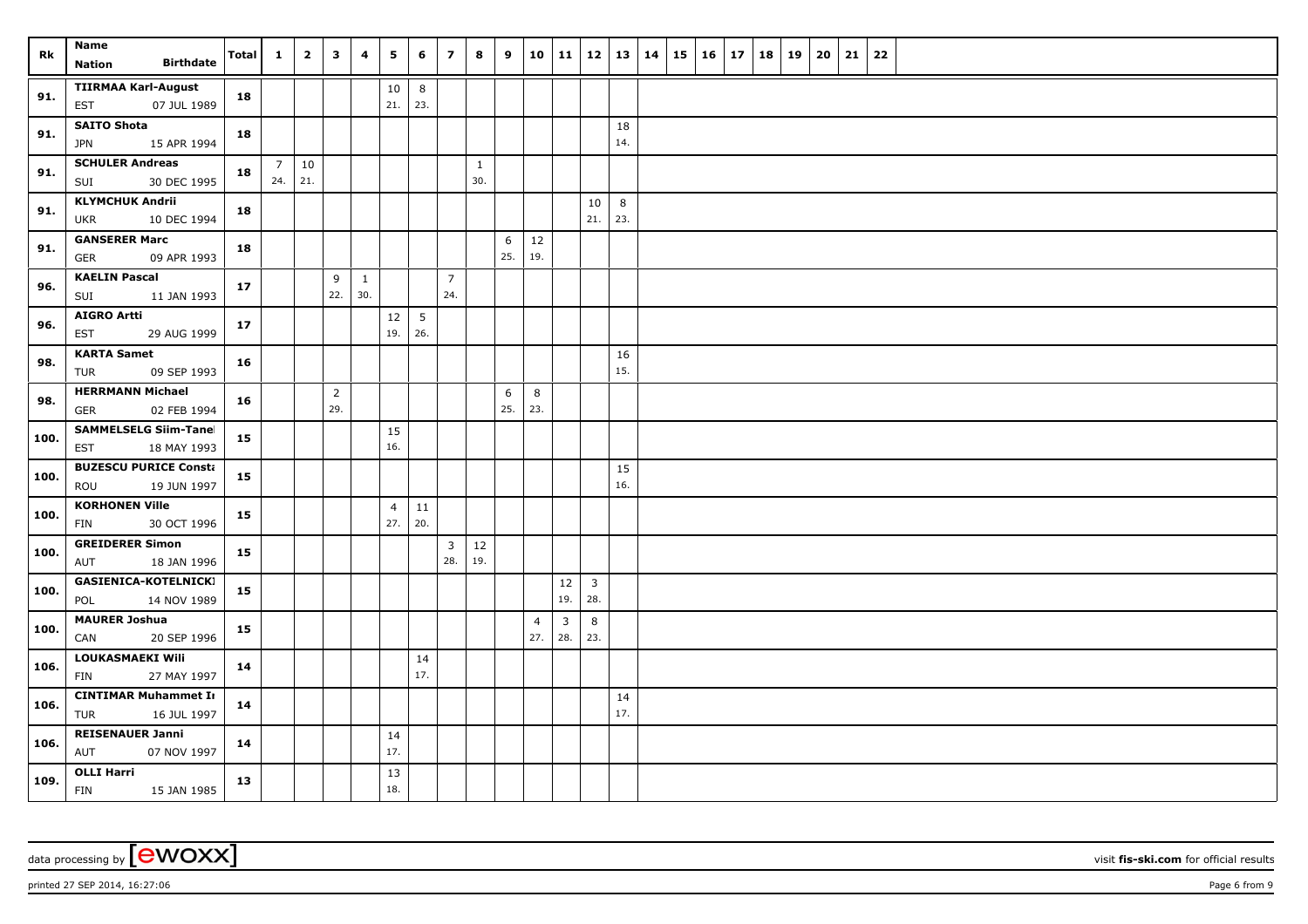| Rk   | <b>Name</b><br><b>Birthdate</b><br><b>Nation</b>         | <b>Total</b> | 1                           | $\overline{\mathbf{2}}$ | $\mathbf{3}$ | 4                     | 5                   | 6                   | $\overline{z}$        | 8        | 9                     | 10                    | 11             | 12                    | 13                    | 14 | 15 | <b>16</b> | 17 | 18 | 19 | 20 | 21 | 22 |  |
|------|----------------------------------------------------------|--------------|-----------------------------|-------------------------|--------------|-----------------------|---------------------|---------------------|-----------------------|----------|-----------------------|-----------------------|----------------|-----------------------|-----------------------|----|----|-----------|----|----|----|----|----|----|--|
| 109. | <b>EGLOFF Pascal</b><br>SUI<br>08 AUG 1992               | 13           |                             |                         |              | $\overline{4}$<br>27. |                     |                     | 9<br>22.              |          |                       |                       |                |                       |                       |    |    |           |    |    |    |    |    |    |  |
| 109. | <b>BLEGA Stefan Valentin</b><br>05 SEP 1998<br>ROU       | 13           |                             |                         |              |                       |                     |                     |                       |          |                       |                       |                |                       | 13<br>18.             |    |    |           |    |    |    |    |    |    |  |
| 112. | <b>FRIEDRICH Tomas</b><br>CZE<br>02 FEB 1995             | 12           |                             |                         |              |                       |                     |                     |                       |          |                       |                       |                | $12\,$<br>19.         |                       |    |    |           |    |    |    |    |    |    |  |
| 113. | <b>GASIENICA Andrzej</b><br>04 NOV 1993<br>POL           | 11           |                             |                         |              |                       |                     |                     |                       |          |                       |                       |                | 11<br>20.             |                       |    |    |           |    |    |    |    |    |    |  |
| 113. | DI LENARDO Zeno<br>ITA<br>19 OCT 1995                    | 11           |                             |                         |              |                       |                     |                     |                       |          | 11<br>20.             |                       |                |                       |                       |    |    |           |    |    |    |    |    |    |  |
| 113. | <b>DEMIR Ayberk</b><br>14 FEB 1997<br>TUR                | 11           |                             |                         |              |                       |                     |                     |                       |          |                       |                       |                |                       | 11<br>20.             |    |    |           |    |    |    |    |    |    |  |
| 113. | <b>TROFIMOV Roman- Serg</b><br><b>RUS</b><br>19 NOV 1989 | 11           |                             |                         |              |                       | 11<br>20.           |                     |                       |          |                       |                       |                |                       |                       |    |    |           |    |    |    |    |    |    |  |
| 113. | <b>BAZHENOV Aleksandr</b><br><b>RUS</b><br>13 JUL 1995   | 11           |                             |                         |              |                       |                     |                     |                       | 8<br>23. | $\overline{3}$<br>28. |                       |                |                       |                       |    |    |           |    |    |    |    |    |    |  |
| 118. | <b>TATU Robert Valentin</b><br>ROU<br>03 JUL 1996        | 10           |                             |                         |              |                       |                     |                     |                       |          |                       |                       |                |                       | 10<br>21.             |    |    |           |    |    |    |    |    |    |  |
| 118. | <b>LECHNER Sepp</b><br>GER<br>21 JUL 1994                | 10           |                             |                         |              | 10<br>21.             |                     |                     |                       |          |                       |                       |                |                       |                       |    |    |           |    |    |    |    |    |    |  |
| 118. | <b>NIETZEL Justin</b><br>GER<br>17 SEP 1997              | 10           |                             |                         |              | 10<br>21.             |                     |                     |                       |          |                       |                       |                |                       |                       |    |    |           |    |    |    |    |    |    |  |
| 118. | <b>LIKAR Matej</b><br><b>SLO</b><br>04 FEB 1991          | 10           |                             |                         |              |                       |                     |                     |                       |          | 10<br>21.             |                       |                |                       |                       |    |    |           |    |    |    |    |    |    |  |
| 118. | <b>SULTANGULOV Artur</b><br>07 MAR 1997<br><b>RUS</b>    | 10           |                             |                         |              |                       |                     |                     |                       |          |                       | $\overline{2}$<br>29. | $\,8\,$<br>23. |                       |                       |    |    |           |    |    |    |    |    |    |  |
| 118. | <b>KOJZAR Mateusz</b><br>POL<br>14 OCT 1994              | 10           |                             |                         |              |                       |                     |                     |                       |          |                       |                       | 6<br>25.       | $\overline{4}$<br>27. |                       |    |    |           |    |    |    |    |    |    |  |
| 124. | <b>MATTOON Nicholas</b><br>04 AUG 1995<br>USA            | 9            |                             |                         |              |                       |                     |                     |                       |          |                       |                       | 9<br>22.       |                       |                       |    |    |           |    |    |    |    |    |    |  |
| 124. | <b>WEISS Franz</b><br><b>GER</b><br>18 JUL 1996          | 9            | $\overline{4}$<br>$27.$ 26. | $5\phantom{.0}$         |              |                       |                     |                     |                       |          |                       |                       |                |                       |                       |    |    |           |    |    |    |    |    |    |  |
| 124. | <b>IPCIOGLU Fatih Arda</b><br>28 SEP 1997<br>TUR         | 9            |                             |                         |              |                       |                     |                     |                       |          |                       |                       |                |                       | 9<br>22.              |    |    |           |    |    |    |    |    |    |  |
| 124. | <b>BRASME Paul</b><br>FRA<br>03 AUG 1997                 | 9            |                             |                         |              |                       |                     |                     | $\overline{4}$<br>27. | 5<br>26. |                       |                       |                |                       |                       |    |    |           |    |    |    |    |    |    |  |
| 124. | <b>WIT DE Ruben</b><br><b>NED</b><br>02 FEB 1995         | 9            |                             |                         |              |                       | $\mathbf{1}$<br>30. | $\mathbf{1}$<br>30. |                       |          |                       |                       |                |                       | $\overline{7}$<br>24. |    |    |           |    |    |    |    |    |    |  |

printed 27 SEP 2014, 16:27:06 Page 7 from 9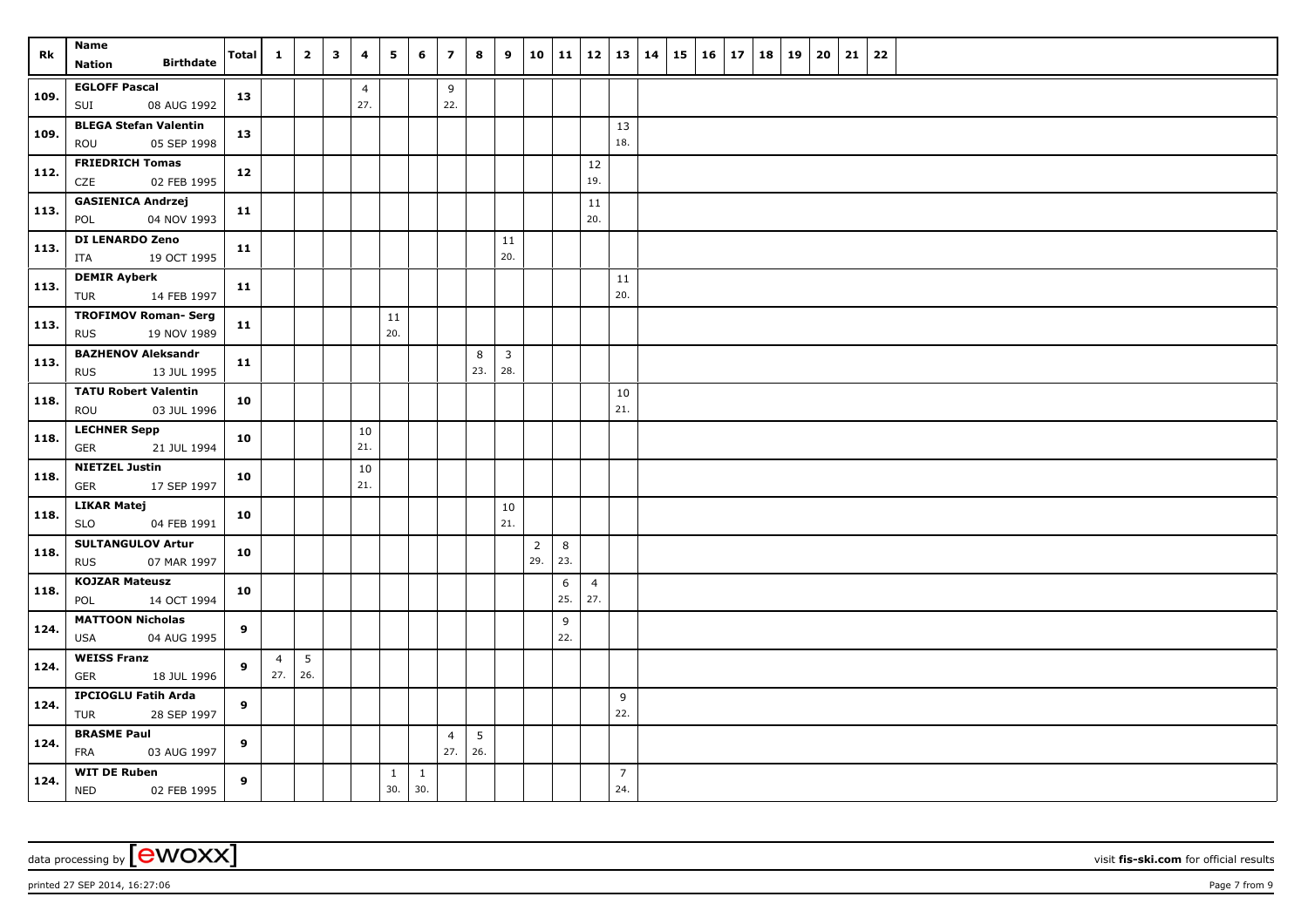| Rk   | Name<br><b>Birthdate</b><br><b>Nation</b>             | Total                   | $\mathbf{1}$ | $\overline{2}$ | $\overline{\mathbf{3}}$ | 4        | 5              | 6                     | $\overline{z}$ | 8              | 9              |                | 10   11        | 12   13   14        |                |  | $15 \mid 16 \mid 17$ |  | 18 19 | 20 | 21 | 22 |  |
|------|-------------------------------------------------------|-------------------------|--------------|----------------|-------------------------|----------|----------------|-----------------------|----------------|----------------|----------------|----------------|----------------|---------------------|----------------|--|----------------------|--|-------|----|----|----|--|
|      | <b>LANIN Ivan</b>                                     |                         |              |                |                         |          |                |                       |                |                |                |                |                |                     |                |  |                      |  |       |    |    |    |  |
| 129. | <b>RUS</b><br>15 JAN 1992                             | 8                       |              |                |                         |          | 6<br>25.       | $\overline{2}$<br>29. |                |                |                |                |                |                     |                |  |                      |  |       |    |    |    |  |
|      | <b>TESOVNIK Jaka</b>                                  |                         |              | 8              |                         |          |                |                       |                |                |                |                |                |                     |                |  |                      |  |       |    |    |    |  |
| 129. | <b>SLO</b><br>29 DEC 1992                             | 8                       |              | 23.            |                         |          |                |                       |                |                |                |                |                |                     |                |  |                      |  |       |    |    |    |  |
| 129. | <b>MICHALEK Jan</b><br>CZE<br>22 MAY 1996             | 8                       |              |                |                         |          |                |                       |                |                |                |                | 8<br>23.       |                     |                |  |                      |  |       |    |    |    |  |
|      | <b>ALTHAUS Daniel</b>                                 |                         |              |                |                         |          |                |                       |                |                | $\overline{3}$ | 5              |                |                     |                |  |                      |  |       |    |    |    |  |
| 129. | <b>GER</b><br>29 JUN 1993                             | 8                       |              |                |                         |          |                |                       |                |                | 28.            | 26.            |                |                     |                |  |                      |  |       |    |    |    |  |
| 129. | <b>JOHNSON Anders</b>                                 | 8                       |              |                |                         |          |                |                       |                |                |                | 8              |                |                     |                |  |                      |  |       |    |    |    |  |
|      | 23 APR 1989<br><b>USA</b>                             |                         |              |                |                         |          |                |                       |                |                |                | 23.            |                |                     |                |  |                      |  |       |    |    |    |  |
| 134. | <b>SHISHKIN Vadim</b><br><b>RUS</b><br>02 NOV 1995    | $\overline{z}$          |              |                |                         |          |                | $\overline{7}$<br>24. |                |                |                |                |                |                     |                |  |                      |  |       |    |    |    |  |
| 134. | <b>IWASA Yuken</b>                                    | $\overline{z}$          |              |                |                         |          |                |                       |                |                |                |                |                |                     | $\overline{7}$ |  |                      |  |       |    |    |    |  |
|      | 02 JUL 1999<br>JPN                                    |                         |              |                |                         |          |                |                       |                |                |                |                |                |                     | 24.            |  |                      |  |       |    |    |    |  |
| 136. | <b>HEIKKINEN Juuso</b>                                | 6                       |              |                |                         |          |                | 6                     |                |                |                |                |                |                     |                |  |                      |  |       |    |    |    |  |
|      | 19 APR 1994<br>FIN                                    |                         |              |                |                         |          |                | 25.                   |                |                |                |                |                |                     |                |  |                      |  |       |    |    |    |  |
| 136. | <b>VESELOV Denis</b>                                  | 6                       |              |                |                         |          | $\overline{2}$ | $\overline{4}$        |                |                |                |                |                |                     |                |  |                      |  |       |    |    |    |  |
|      | <b>RUS</b><br>03 FEB 1991                             |                         |              |                |                         |          | 29.            | 27.                   |                |                |                |                |                |                     |                |  |                      |  |       |    |    |    |  |
| 136. | <b>BAER Moritz</b>                                    | 6                       |              |                |                         | 6        |                |                       |                |                |                |                |                |                     |                |  |                      |  |       |    |    |    |  |
|      | <b>GER</b><br>16 MAY 1997                             |                         |              |                |                         | 25.      |                |                       |                |                |                |                |                |                     |                |  |                      |  |       |    |    |    |  |
| 136. | <b>KASTELIK Dominik</b><br>POL<br>09 JUN 1998         | 6                       |              |                |                         |          |                |                       |                |                |                |                |                | $\mathbf{1}$<br>30. | 5<br>26.       |  |                      |  |       |    |    |    |  |
|      | <b>JANOTA Konrad</b>                                  |                         |              |                |                         |          |                |                       |                |                |                |                |                | 6                   |                |  |                      |  |       |    |    |    |  |
| 136. | POL<br>13 NOV 1994                                    | 6                       |              |                |                         |          |                |                       |                |                |                |                |                | 25.                 |                |  |                      |  |       |    |    |    |  |
|      | <b>VERBAJS Tomaz</b>                                  |                         |              |                |                         |          |                |                       |                |                | $\overline{4}$ | $\overline{2}$ |                |                     |                |  |                      |  |       |    |    |    |  |
| 136. | <b>SLO</b><br>26 JUL 1995                             | 6                       |              |                |                         |          |                |                       |                |                | 27.            | 29.            |                |                     |                |  |                      |  |       |    |    |    |  |
| 142. | <b>HAUPT Alexander</b>                                | 5                       |              |                |                         |          |                |                       |                |                |                |                |                | $5\phantom{.0}$     |                |  |                      |  |       |    |    |    |  |
|      | 06 SEP 1988<br><b>USA</b>                             |                         |              |                |                         |          |                |                       |                |                |                |                |                | 26.                 |                |  |                      |  |       |    |    |    |  |
| 142. | <b>PASICHNYK Stepan</b>                               | 5                       |              |                |                         |          |                |                       |                |                |                |                | $\overline{2}$ |                     | $\overline{3}$ |  |                      |  |       |    |    |    |  |
|      | 09 JAN 1998<br>UKR                                    |                         |              |                |                         |          |                |                       |                |                |                |                | 29.            |                     | 28.            |  |                      |  |       |    |    |    |  |
| 142. | <b>NORDIN Carl</b><br>SWE<br>23 DEC 1989              | 5 <sub>1</sub>          |              |                |                         |          | 5<br>26.       |                       |                |                |                |                |                |                     |                |  |                      |  |       |    |    |    |  |
| 145. | <b>UTEV Artem</b>                                     |                         |              |                |                         |          |                |                       |                | $\overline{4}$ |                |                |                |                     |                |  |                      |  |       |    |    |    |  |
|      | <b>RUS</b><br>26 MAY 1993                             | 4                       |              |                |                         |          |                |                       |                | 27.            |                |                |                |                     |                |  |                      |  |       |    |    |    |  |
| 145. | <b>YUKSEL Faik</b>                                    | $\overline{\mathbf{4}}$ |              |                |                         |          |                |                       |                |                |                |                |                |                     | $\overline{4}$ |  |                      |  |       |    |    |    |  |
|      | TUR<br>10 FEB 1995                                    |                         |              |                |                         |          |                |                       |                |                |                |                |                |                     | 27.            |  |                      |  |       |    |    |    |  |
| 147. | <b>ROMBACH Sebastian</b><br><b>GER</b><br>22 JUL 1996 | $\mathbf{3}$            |              |                |                         | 3<br>28. |                |                       |                |                |                |                |                |                     |                |  |                      |  |       |    |    |    |  |

printed 27 SEP 2014, 16:27:06 Page 8 from 9